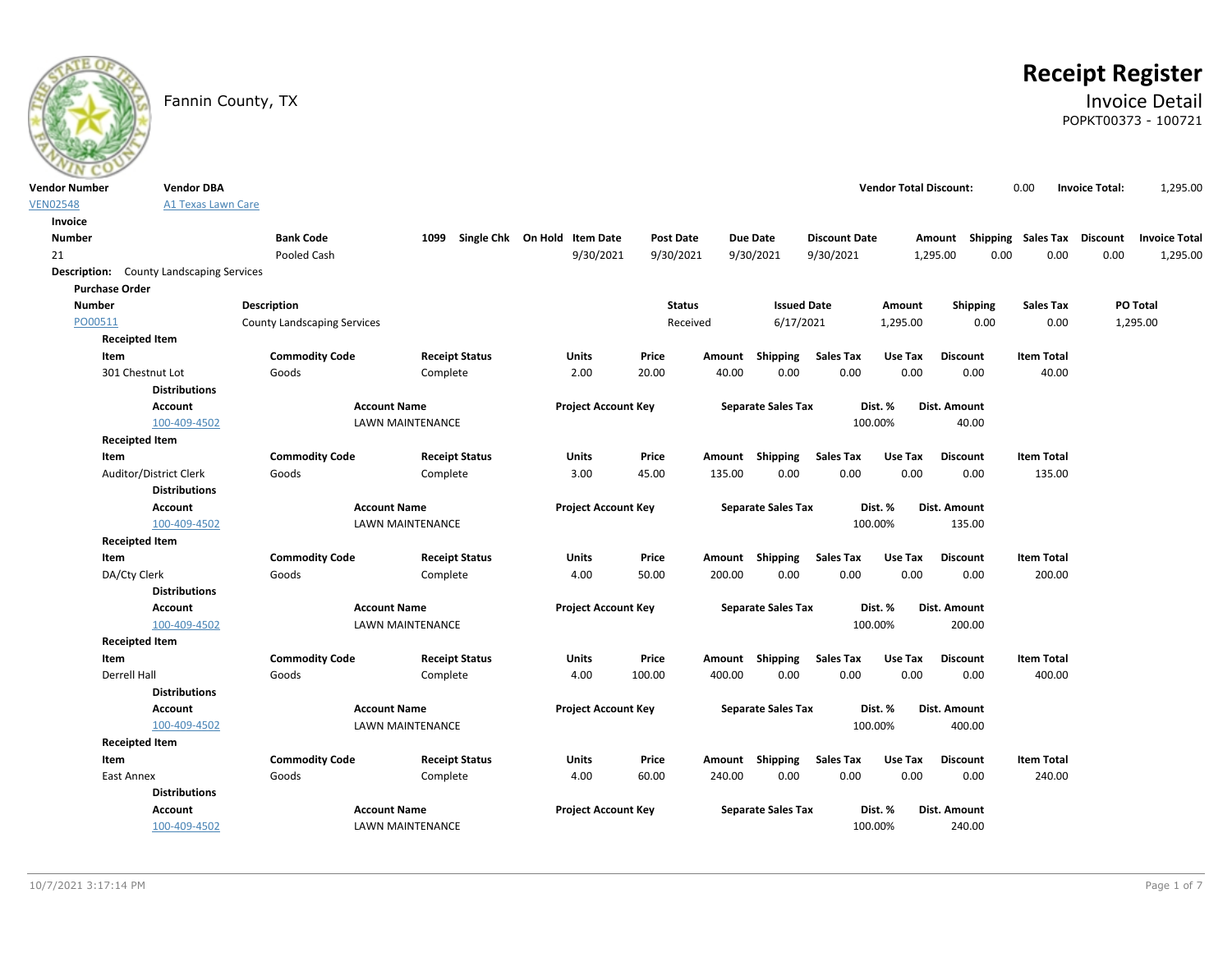|                          | <b>Receipted Item</b>                        |                          |                       |                              |                  |          |                           |                      |                               |                                                        |                           |                       |                      |
|--------------------------|----------------------------------------------|--------------------------|-----------------------|------------------------------|------------------|----------|---------------------------|----------------------|-------------------------------|--------------------------------------------------------|---------------------------|-----------------------|----------------------|
|                          | Item                                         | <b>Commodity Code</b>    | <b>Receipt Status</b> | Units                        | Price            |          | Amount Shipping           | <b>Sales Tax</b>     | Use Tax                       | <b>Discount</b>                                        | <b>Item Total</b>         |                       |                      |
|                          | Old Jail Lot                                 | Goods                    | Complete              | 2.00                         | 20.00            | 40.00    | 0.00                      | 0.00                 | 0.00                          | 0.00                                                   | 40.00                     |                       |                      |
|                          | <b>Distributions</b>                         |                          |                       |                              |                  |          |                           |                      |                               |                                                        |                           |                       |                      |
|                          | <b>Account</b>                               |                          | <b>Account Name</b>   | <b>Project Account Key</b>   |                  |          | <b>Separate Sales Tax</b> |                      | Dist. %                       | Dist. Amount                                           |                           |                       |                      |
|                          | 100-409-4502                                 |                          | LAWN MAINTENANCE      |                              |                  |          |                           | 100.00%              |                               | 40.00                                                  |                           |                       |                      |
|                          | <b>Receipted Item</b>                        |                          |                       |                              |                  |          |                           |                      |                               |                                                        |                           |                       |                      |
|                          | Item                                         | <b>Commodity Code</b>    | <b>Receipt Status</b> | <b>Units</b>                 | Price            |          | Amount Shipping           | <b>Sales Tax</b>     | Use Tax                       | <b>Discount</b>                                        | <b>Item Total</b>         |                       |                      |
|                          | South Annex                                  | Goods                    | Complete              | 4.00                         | 60.00            | 240.00   | 0.00                      | 0.00                 | 0.00                          | 0.00                                                   | 240.00                    |                       |                      |
|                          | <b>Distributions</b>                         |                          |                       |                              |                  |          |                           |                      |                               |                                                        |                           |                       |                      |
|                          | <b>Account</b>                               |                          | <b>Account Name</b>   | <b>Project Account Key</b>   |                  |          | <b>Separate Sales Tax</b> |                      | Dist. %                       | Dist. Amount                                           |                           |                       |                      |
|                          | 100-409-4502                                 |                          | LAWN MAINTENANCE      |                              |                  |          |                           | 100.00%              |                               | 240.00                                                 |                           |                       |                      |
| <b>Vendor Number</b>     |                                              |                          |                       |                              |                  |          |                           |                      | <b>Vendor Total Discount:</b> |                                                        | 0.00                      |                       |                      |
| <b>VEN02316</b>          | <b>Vendor DBA</b>                            |                          |                       |                              |                  |          |                           |                      |                               |                                                        |                           | <b>Invoice Total:</b> | 1,911.98             |
|                          | <b>Classic Chevrolet of Texo</b>             |                          |                       |                              |                  |          |                           |                      |                               |                                                        |                           |                       |                      |
| Invoice<br><b>Number</b> |                                              | <b>Bank Code</b>         | 1099                  | Single Chk On Hold Item Date | <b>Post Date</b> |          | <b>Due Date</b>           | <b>Discount Date</b> |                               |                                                        |                           |                       | <b>Invoice Total</b> |
| 131888C                  |                                              | Pooled Cash              |                       | 10/7/2021                    | 10/12/2021       |          | 10/12/2021                | 10/7/2021            |                               | Amount Shipping Sales Tax Discount<br>1,911.98<br>0.00 | 0.00                      | 0.00                  | 1,911.98             |
|                          | Description: Sheriff 2020 Chev #2696 repair  |                          |                       |                              |                  |          |                           |                      |                               |                                                        |                           |                       |                      |
|                          | <b>Purchase Order</b>                        |                          |                       |                              |                  |          |                           |                      |                               |                                                        |                           |                       |                      |
| <b>Number</b>            |                                              | <b>Description</b>       |                       |                              | <b>Status</b>    |          | <b>Issued Date</b>        |                      | Amount                        | <b>Shipping</b>                                        | <b>Sales Tax</b>          |                       | PO Total             |
| PO00655                  |                                              | <b>VEHICLE REPAIRS</b>   |                       |                              |                  | Received | 10/6/2021                 |                      | 1,911.98                      | 0.00                                                   | 0.00                      |                       | 1,911.98             |
|                          | <b>Receipted Item</b>                        |                          |                       |                              |                  |          |                           |                      |                               |                                                        |                           |                       |                      |
|                          | Item                                         | <b>Commodity Code</b>    | <b>Receipt Status</b> | Units                        | Price            |          | Amount Shipping           | <b>Sales Tax</b>     | Use Tax                       | <b>Discount</b>                                        | <b>Item Total</b>         |                       |                      |
|                          | Unit 2696 - REPAIRS                          | Goods                    | Complete              | 1.00                         | 1,911.98         | 1,911.98 | 0.00                      | 0.00                 | 0.00                          | 0.00                                                   | 1,911.98                  |                       |                      |
|                          | <b>Distributions</b>                         |                          |                       |                              |                  |          |                           |                      |                               |                                                        |                           |                       |                      |
|                          | <b>Account</b>                               |                          | <b>Account Name</b>   | <b>Project Account Key</b>   |                  |          | <b>Separate Sales Tax</b> |                      | Dist. %                       | <b>Dist. Amount</b>                                    |                           |                       |                      |
|                          | 100-560-4540                                 |                          | R & M AUTOMOBILES     |                              |                  |          |                           | 100.00%              |                               | 1,911.98                                               |                           |                       |                      |
|                          |                                              |                          |                       |                              |                  |          |                           |                      |                               |                                                        |                           |                       |                      |
| <b>Vendor Number</b>     | <b>Vendor DBA</b>                            |                          |                       |                              |                  |          |                           |                      | <b>Vendor Total Discount:</b> |                                                        | 0.00                      | <b>Invoice Total:</b> | 938.27               |
| 00378                    | <b>JPMORGAN CHASE BANK </b>                  |                          |                       |                              |                  |          |                           |                      |                               |                                                        |                           |                       |                      |
| Invoice                  |                                              |                          |                       |                              |                  |          |                           |                      |                               |                                                        |                           |                       |                      |
| <b>Number</b>            |                                              | <b>Bank Code</b>         | 1099                  | Single Chk On Hold Item Date | Post Date        |          | <b>Due Date</b>           | <b>Discount Date</b> |                               | Amount Shipping                                        | <b>Sales Tax Discount</b> |                       | <b>Invoice Total</b> |
| INV0003222               |                                              | Pooled Cash              |                       | 9/30/2021                    | 9/30/2021        |          | 9/30/2021                 | 9/30/2021            |                               | 682.00<br>7.45                                         | 0.00                      | 0.00                  | 689.45               |
|                          | <b>Description:</b> PLEXI GLASS DESK SHIELDS |                          |                       |                              |                  |          |                           |                      |                               |                                                        |                           |                       |                      |
|                          | <b>Purchase Order</b>                        |                          |                       |                              |                  |          |                           |                      |                               |                                                        |                           |                       |                      |
| <b>Number</b>            |                                              | <b>Description</b>       |                       |                              | <b>Status</b>    |          | <b>Issued Date</b>        |                      | Amount                        | <b>Shipping</b>                                        | <b>Sales Tax</b>          |                       | PO Total             |
| PO00608                  |                                              | PLEXI GLASS DESK SHIELDS |                       |                              |                  | Received | 9/8/2021                  |                      | 682.00                        | 7.45                                                   | 0.00                      |                       | 689.45               |
|                          | <b>Receipted Item</b>                        |                          |                       |                              |                  |          |                           |                      |                               |                                                        |                           |                       |                      |
|                          | Item                                         | <b>Commodity Code</b>    | <b>Receipt Status</b> | <b>Units</b>                 | Price            |          | Amount Shipping           | <b>Sales Tax</b>     | Use Tax                       | <b>Discount</b>                                        | <b>Item Total</b>         |                       |                      |
|                          | PLEXI GLASS DESK SHIELD                      | Goods                    | Complete              | 2.00                         | 341.00           | 682.00   | 7.45                      | 0.00                 | 0.00                          | 0.00                                                   | 689.45                    |                       |                      |
|                          | <b>Distributions</b>                         |                          |                       |                              |                  |          |                           |                      |                               |                                                        |                           |                       |                      |
|                          | <b>Account</b>                               |                          | <b>Account Name</b>   | <b>Project Account Key</b>   |                  |          | <b>Separate Sales Tax</b> |                      | Dist. %                       | Dist. Amount                                           |                           |                       |                      |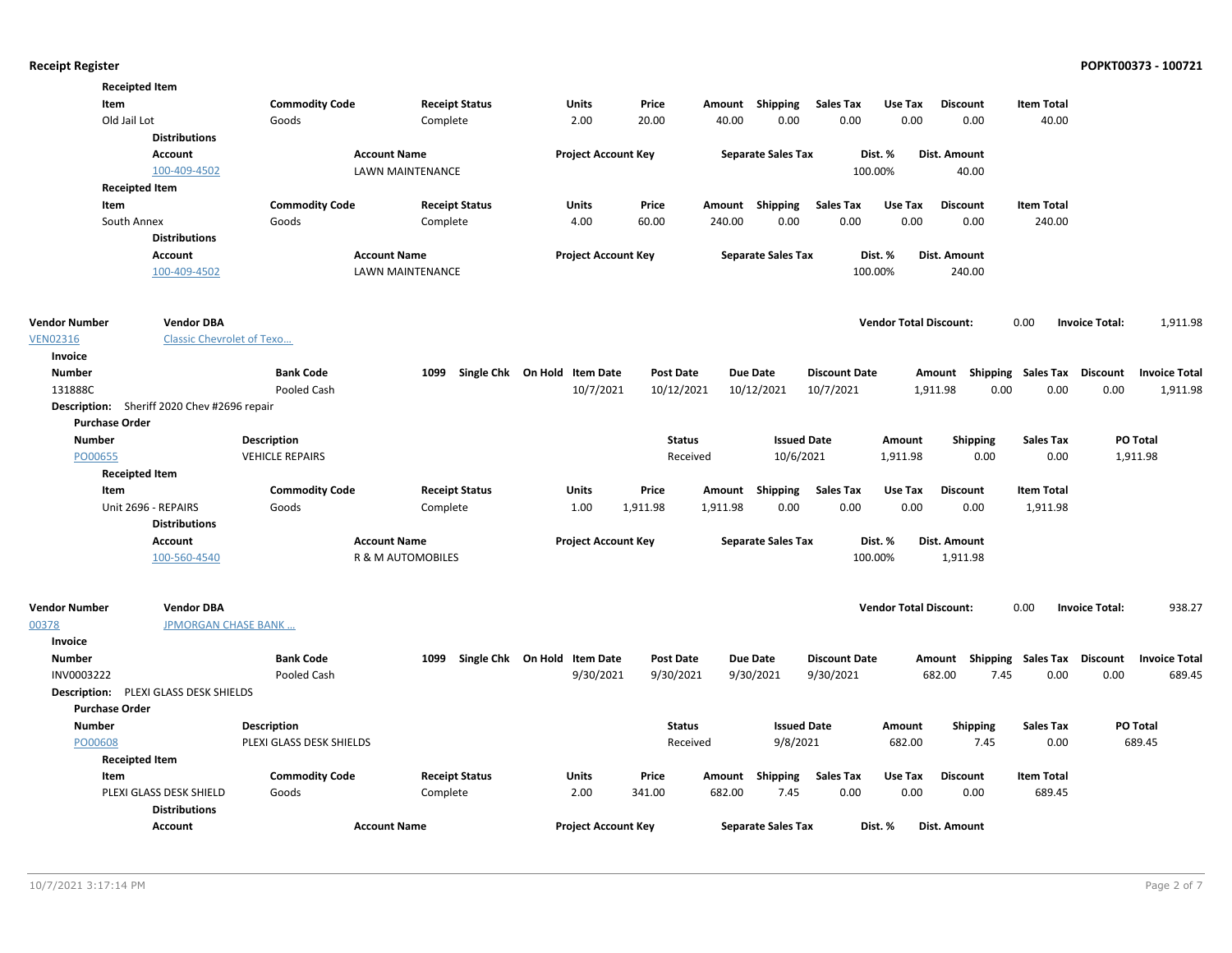| <b>Receipt Register</b>                   |                        |                        |                              |                  |                           |                      |                               |                                    |                   |                       | POPKT00373 - 100721    |
|-------------------------------------------|------------------------|------------------------|------------------------------|------------------|---------------------------|----------------------|-------------------------------|------------------------------------|-------------------|-----------------------|------------------------|
| 413-413-3990                              |                        | OFFICE PROTECTION      |                              |                  |                           |                      | 100.00%                       | 689.45                             |                   |                       |                        |
| Invoice                                   |                        |                        |                              |                  |                           |                      |                               |                                    |                   |                       |                        |
| <b>Number</b>                             | <b>Bank Code</b>       | 1099                   | Single Chk On Hold Item Date | <b>Post Date</b> | <b>Due Date</b>           | <b>Discount Date</b> |                               | Amount Shipping Sales Tax          |                   |                       | Discount Invoice Total |
| INV0003245                                | Pooled Cash            |                        | 10/1/2021                    | 10/12/2021       | 10/1/2021                 | 10/1/2021            | 248.82                        | 0.00                               | 0.00              | 0.00                  | 248.82                 |
| Description: POSTAGE INK                  |                        |                        |                              |                  |                           |                      |                               |                                    |                   |                       |                        |
| <b>Purchase Order</b>                     |                        |                        |                              |                  |                           |                      |                               |                                    |                   |                       |                        |
| <b>Number</b>                             | Description            |                        |                              | <b>Status</b>    |                           | <b>Issued Date</b>   | Amount                        | <b>Shipping</b>                    | <b>Sales Tax</b>  | PO Total              |                        |
| PO00657                                   | <b>POSTAGE INK</b>     |                        |                              | Received         |                           | 10/6/2021            | 248.82                        | 0.00                               | 0.00              |                       | 248.82                 |
| <b>Receipted Item</b>                     |                        |                        |                              |                  |                           |                      |                               |                                    |                   |                       |                        |
| Item                                      | <b>Commodity Code</b>  | <b>Receipt Status</b>  | Units                        | Price            | Amount Shipping           | <b>Sales Tax</b>     | Use Tax                       | <b>Discount</b>                    | <b>Item Total</b> |                       |                        |
| <b>INK CARTRIDGE</b>                      | Goods                  | Complete               | 1.00                         | 82.94            | 82.94                     | 0.00<br>0.00         | 0.00                          | 0.00                               | 82.94             |                       |                        |
| <b>Distributions</b>                      |                        |                        |                              |                  |                           |                      |                               |                                    |                   |                       |                        |
| Account                                   | <b>Account Name</b>    |                        | <b>Project Account Key</b>   |                  | <b>Separate Sales Tax</b> |                      | Dist. %                       | Dist. Amount                       |                   |                       |                        |
| 100-513-3110                              | POSTAGE                |                        |                              |                  |                           |                      | 100.00%                       | 82.94                              |                   |                       |                        |
| <b>Receipted Item</b>                     |                        |                        |                              |                  |                           |                      |                               |                                    |                   |                       |                        |
| Item                                      | <b>Commodity Code</b>  | <b>Receipt Status</b>  | <b>Units</b>                 | Price            | Amount Shipping           | <b>Sales Tax</b>     | Use Tax                       | <b>Discount</b>                    | <b>Item Total</b> |                       |                        |
| <b>INK CARTRIDGES</b>                     | Goods                  | Complete               | 2.00                         | 82.94            | 165.88                    | 0.00<br>0.00         | 0.00                          | 0.00                               | 165.88            |                       |                        |
| <b>Distributions</b>                      |                        |                        |                              |                  |                           |                      |                               |                                    |                   |                       |                        |
| Account                                   | <b>Account Name</b>    |                        | <b>Project Account Key</b>   |                  | <b>Separate Sales Tax</b> |                      | Dist. %                       | Dist. Amount                       |                   |                       |                        |
| 100-510-3110                              | POSTAGE                |                        |                              |                  |                           |                      | 100.00%                       | 165.88                             |                   |                       |                        |
| <b>Vendor Number</b><br><b>Vendor DBA</b> |                        |                        |                              |                  |                           |                      | <b>Vendor Total Discount:</b> |                                    | 0.00              | <b>Invoice Total:</b> | 64.74                  |
| 00216<br><b>OFFICE DEPOT</b>              |                        |                        |                              |                  |                           |                      |                               |                                    |                   |                       |                        |
| Invoice                                   |                        |                        |                              |                  |                           |                      |                               |                                    |                   |                       |                        |
| <b>Number</b>                             | <b>Bank Code</b>       | 1099                   | Single Chk On Hold Item Date | <b>Post Date</b> | Due Date                  | <b>Discount Date</b> |                               | Amount Shipping Sales Tax Discount |                   |                       | <b>Invoice Total</b>   |
| 200032344001                              | Pooled Cash            |                        | 10/1/2021                    | 10/12/2021       | 10/12/2021                | 10/1/2021            | 64.74                         | 0.00                               | 0.00              | 0.00                  | 64.74                  |
| <b>Description: OFFICE SUPPLIES</b>       |                        |                        |                              |                  |                           |                      |                               |                                    |                   |                       |                        |
| <b>Purchase Order</b>                     |                        |                        |                              |                  |                           |                      |                               |                                    |                   |                       |                        |
| <b>Number</b>                             | <b>Description</b>     |                        |                              | <b>Status</b>    |                           | <b>Issued Date</b>   | Amount                        | <b>Shipping</b>                    | <b>Sales Tax</b>  | PO Total              |                        |
| PO00637                                   | <b>OFFICE SUPPLIES</b> |                        |                              |                  | Partially Received        | 10/1/2021            | 64.74                         | 0.00                               | 0.00              |                       | 64.74                  |
| <b>Receipted Item</b>                     |                        |                        |                              |                  |                           |                      |                               |                                    |                   |                       |                        |
| Item                                      | <b>Commodity Code</b>  | <b>Receipt Status</b>  | <b>Units</b>                 | Price            | Amount Shipping           | Sales Tax            | Use Tax                       | <b>Discount</b>                    | <b>Item Total</b> |                       |                        |
| 49A Toner                                 | Goods                  | Complete               | 1.00                         | 64.74            | 64.74                     | 0.00<br>0.00         | 0.00                          | 0.00                               | 64.74             |                       |                        |
| <b>Distributions</b>                      |                        |                        |                              |                  |                           |                      |                               |                                    |                   |                       |                        |
| Account                                   | <b>Account Name</b>    |                        | <b>Project Account Key</b>   |                  | <b>Separate Sales Tax</b> |                      | Dist. %                       | <b>Dist. Amount</b>                |                   |                       |                        |
| 100-645-3100                              |                        | <b>OFFICE SUPPLIES</b> |                              |                  |                           |                      | 100.00%                       | 64.74                              |                   |                       |                        |
|                                           |                        |                        |                              |                  |                           |                      |                               |                                    |                   |                       |                        |

00353

RDO EQUIPMENT CO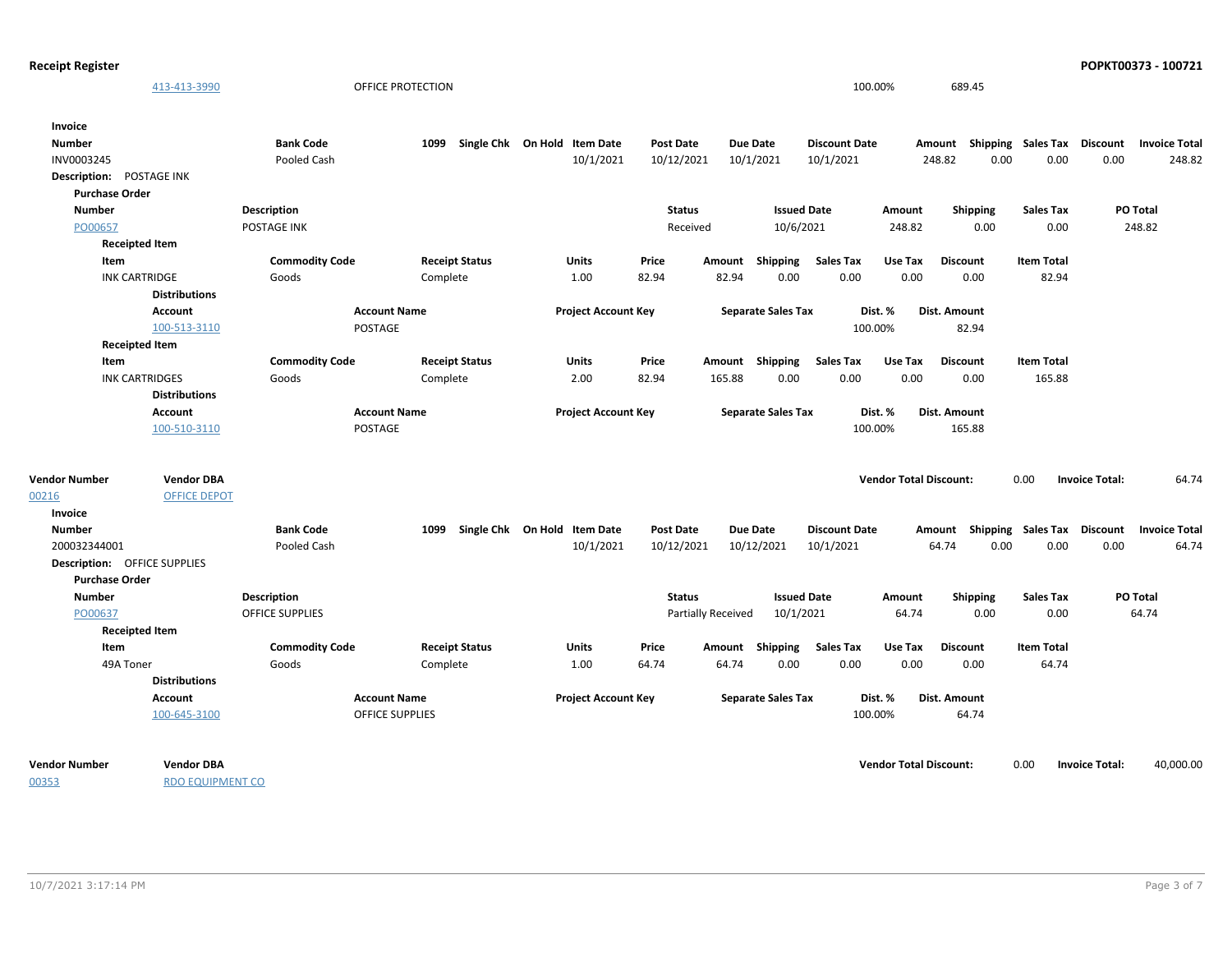| Invoice                                 |                                                              |                            |                         |                              |                            |                  |           |                           |                      |                               |                                    |                   |                       |                      |
|-----------------------------------------|--------------------------------------------------------------|----------------------------|-------------------------|------------------------------|----------------------------|------------------|-----------|---------------------------|----------------------|-------------------------------|------------------------------------|-------------------|-----------------------|----------------------|
| <b>Number</b>                           |                                                              | <b>Bank Code</b>           | 1099                    | Single Chk On Hold Item Date |                            | <b>Post Date</b> |           | Due Date                  | <b>Discount Date</b> |                               | Amount Shipping Sales Tax Discount |                   |                       | <b>Invoice Total</b> |
| 1472416-2                               |                                                              | Pooled Cash                |                         |                              | 10/1/2021                  | 10/12/2021       |           | 10/12/2021                | 10/1/2021            | 40,000.00                     | 0.00                               | 0.00              | 0.00                  | 40,000.00            |
|                                         | Description: PCT 3 JOHN DEERE 672G                           |                            |                         |                              |                            |                  |           |                           |                      |                               |                                    |                   |                       |                      |
| <b>Purchase Order</b>                   |                                                              |                            |                         |                              |                            |                  |           |                           |                      |                               |                                    |                   |                       |                      |
| <b>Number</b>                           |                                                              | <b>Description</b>         |                         |                              |                            | <b>Status</b>    |           | <b>Issued Date</b>        |                      | Amount                        | <b>Shipping</b>                    | <b>Sales Tax</b>  |                       | <b>PO Total</b>      |
| PO00636                                 |                                                              | PCT 3 JOHN DEERE 672G      |                         |                              |                            | Received         |           | 10/1/2021                 |                      | 40,000.00                     | 0.00                               | 0.00              |                       | 40,000.00            |
|                                         | <b>Receipted Item</b>                                        |                            |                         |                              |                            |                  |           |                           |                      |                               |                                    |                   |                       |                      |
| Item                                    |                                                              | <b>Commodity Code</b>      |                         | <b>Receipt Status</b>        | Units                      | Price            |           | Amount Shipping           | <b>Sales Tax</b>     | Use Tax                       | <b>Discount</b>                    | <b>Item Total</b> |                       |                      |
|                                         | Balance Due on John Deere 672G Goods<br><b>Distributions</b> |                            | Complete                |                              | 1.00                       | 40,000.00        | 40,000.00 | 0.00                      | 0.00                 | 0.00                          | 0.00                               | 40,000.00         |                       |                      |
|                                         | <b>Account</b>                                               |                            | <b>Account Name</b>     |                              | <b>Project Account Key</b> |                  |           | <b>Separate Sales Tax</b> |                      | Dist. %                       | Dist. Amount                       |                   |                       |                      |
|                                         | 230-623-5710                                                 |                            | PURCHASE OF MACH./EQUIP |                              |                            |                  |           |                           | 100.00%              |                               | 40,000.00                          |                   |                       |                      |
| <b>Vendor Number</b>                    | <b>Vendor DBA</b>                                            |                            |                         |                              |                            |                  |           |                           |                      | <b>Vendor Total Discount:</b> |                                    | 0.00              | <b>Invoice Total:</b> | 1,089.57             |
| 00478                                   | <b>REINERT PAPER &amp; CHEMI</b>                             |                            |                         |                              |                            |                  |           |                           |                      |                               |                                    |                   |                       |                      |
| Invoice                                 |                                                              |                            |                         |                              |                            |                  |           |                           |                      |                               |                                    |                   |                       |                      |
| <b>Number</b>                           |                                                              | <b>Bank Code</b>           | 1099                    | Single Chk On Hold Item Date |                            | <b>Post Date</b> |           | Due Date                  | <b>Discount Date</b> |                               | Amount Shipping Sales Tax Discount |                   |                       | <b>Invoice Total</b> |
| 431734                                  |                                                              | Pooled Cash                |                         |                              | 10/5/2021                  | 10/12/2021       |           | 10/12/2021                | 10/5/2021            | 400.37                        | 0.00                               | 0.00              | 0.00                  | 400.37               |
|                                         | Description: JANITORIAL SUPPLIES                             |                            |                         |                              |                            |                  |           |                           |                      |                               |                                    |                   |                       |                      |
| <b>Purchase Order</b>                   |                                                              |                            |                         |                              |                            |                  |           |                           |                      |                               |                                    |                   |                       |                      |
| <b>Number</b>                           |                                                              | <b>Description</b>         |                         |                              |                            | <b>Status</b>    |           | <b>Issued Date</b>        |                      | Amount                        | <b>Shipping</b>                    | <b>Sales Tax</b>  |                       | PO Total             |
| PO00649                                 |                                                              | <b>JANITORIAL SUPPLIES</b> |                         |                              |                            | Received         |           | 10/4/2021                 |                      | 400.37                        | 0.00                               | 0.00              |                       | 400.37               |
|                                         | <b>Receipted Item</b>                                        |                            |                         |                              |                            |                  |           |                           |                      |                               |                                    |                   |                       |                      |
| Item                                    |                                                              | <b>Commodity Code</b>      |                         | <b>Receipt Status</b>        | Units                      | Price            | Amount    | Shipping                  | <b>Sales Tax</b>     | Use Tax                       | <b>Discount</b>                    | <b>Item Total</b> |                       |                      |
|                                         | MISC CLEANING ITEMS                                          | Goods                      | Complete                |                              | 1.00                       | 363.24           | 363.24    | 0.00                      | 0.00                 | 0.00                          | 0.00                               | 363.24            |                       |                      |
|                                         | <b>Distributions</b><br>Account                              |                            | <b>Account Name</b>     |                              | <b>Project Account Key</b> |                  |           | <b>Separate Sales Tax</b> |                      | Dist. %                       | Dist. Amount                       |                   |                       |                      |
|                                         | 100-518-3320                                                 |                            | <b>JANITOR SUPPLIES</b> |                              |                            |                  |           |                           | 100.00%              |                               | 363.24                             |                   |                       |                      |
|                                         | <b>Receipted Item</b>                                        |                            |                         |                              |                            |                  |           |                           |                      |                               |                                    |                   |                       |                      |
| Item                                    |                                                              | <b>Commodity Code</b>      |                         | <b>Receipt Status</b>        | Units                      | Price            |           | Amount Shipping           | <b>Sales Tax</b>     | Use Tax                       | <b>Discount</b>                    | <b>Item Total</b> |                       |                      |
|                                         | PAPER TOWELS FOR SOUTH ANNI Goods                            |                            | Complete                |                              | 1.00                       | 37.13            | 37.13     | 0.00                      | 0.00                 | 0.00                          | 0.00                               | 37.13             |                       |                      |
|                                         | <b>Distributions</b>                                         |                            |                         |                              |                            |                  |           |                           |                      |                               |                                    |                   |                       |                      |
|                                         | <b>Account</b>                                               |                            | <b>Account Name</b>     |                              | <b>Project Account Key</b> |                  |           | <b>Separate Sales Tax</b> |                      | Dist. %                       | Dist. Amount                       |                   |                       |                      |
|                                         | 100-518-3320                                                 |                            | <b>JANITOR SUPPLIES</b> |                              |                            |                  |           |                           | 100.00%              |                               | 37.13                              |                   |                       |                      |
|                                         |                                                              |                            |                         |                              |                            |                  |           |                           |                      |                               |                                    |                   |                       |                      |
| Invoice                                 |                                                              |                            |                         |                              |                            |                  |           |                           |                      |                               |                                    |                   |                       |                      |
| <b>Number</b>                           |                                                              | <b>Bank Code</b>           | 1099                    | Single Chk On Hold Item Date |                            | <b>Post Date</b> |           | Due Date                  | <b>Discount Date</b> |                               | Amount Shipping Sales Tax Discount |                   |                       | <b>Invoice Total</b> |
| 431748                                  |                                                              | Pooled Cash                |                         |                              | 10/7/2021                  | 10/12/2021       |           | 10/12/2021                | 10/7/2021            | 689.20                        | 0.00                               | 0.00              | 0.00                  | 689.20               |
| <b>Description:</b> Janitorial Supplies |                                                              |                            |                         |                              |                            |                  |           |                           |                      |                               |                                    |                   |                       |                      |
| <b>Purchase Order</b>                   |                                                              |                            |                         |                              |                            |                  |           |                           |                      |                               |                                    |                   |                       |                      |
| <b>Number</b>                           |                                                              | <b>Description</b>         |                         |                              |                            | <b>Status</b>    |           | <b>Issued Date</b>        |                      | Amount                        | <b>Shipping</b>                    | <b>Sales Tax</b>  |                       | PO Total             |
| PO00648                                 |                                                              | Janitorial Supplies        |                         |                              |                            | Received         |           | 10/4/2021                 |                      | 689.20                        | 0.00                               | 0.00              |                       | 689.20               |
|                                         |                                                              |                            |                         |                              |                            |                  |           |                           |                      |                               |                                    |                   |                       |                      |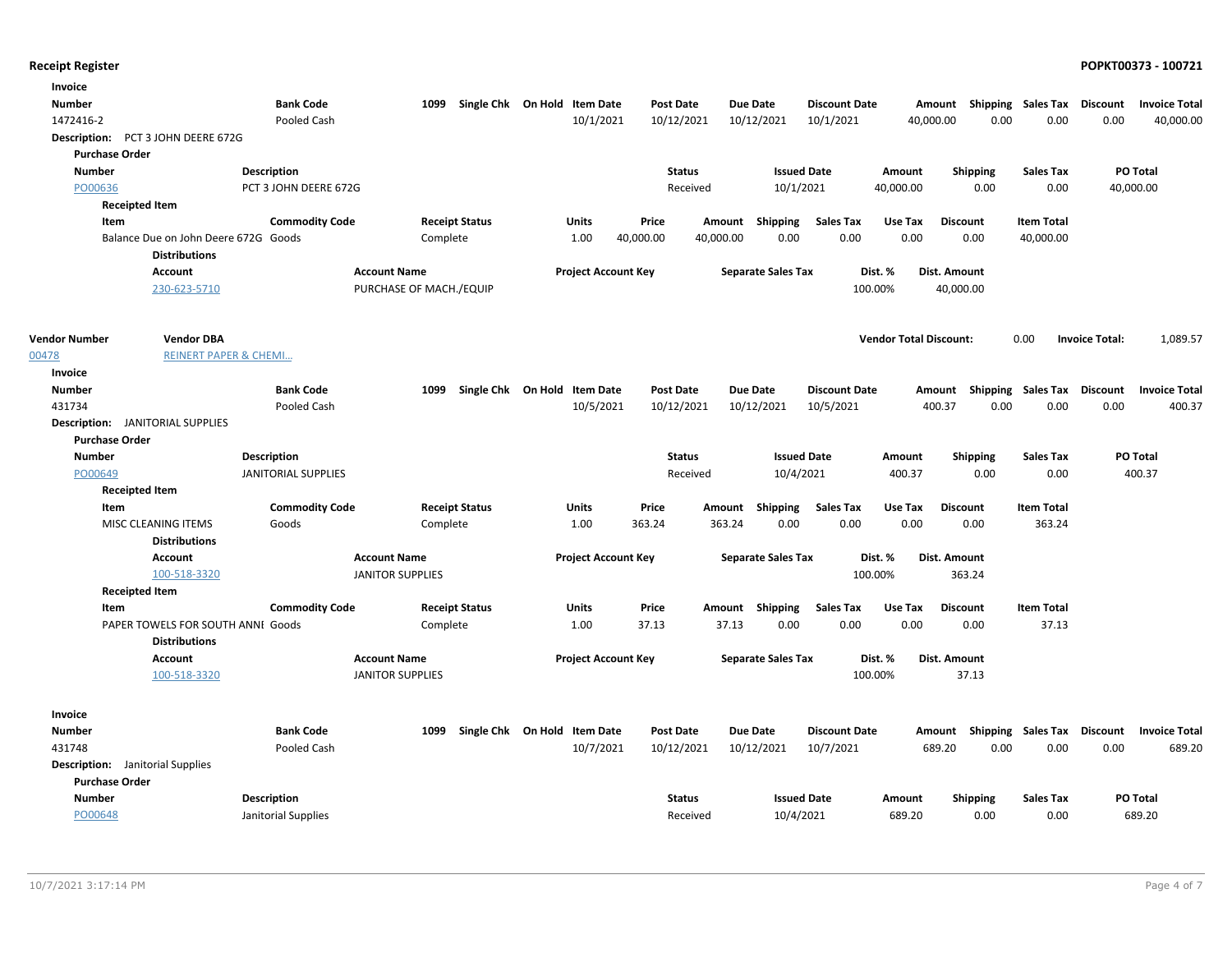| <b>Receipted Item</b>                    |                       |                          |                            |       |        |                           |                  |         |                 |                   |
|------------------------------------------|-----------------------|--------------------------|----------------------------|-------|--------|---------------------------|------------------|---------|-----------------|-------------------|
| Item                                     | <b>Commodity Code</b> | <b>Receipt Status</b>    | Units                      | Price | Amount | Shipping                  | <b>Sales Tax</b> | Use Tax | <b>Discount</b> | <b>Item Total</b> |
| 20" Buffer Pad                           | Goods                 | Complete                 | 4.00                       | 4.15  | 16.60  | 0.00                      | 0.00             | 0.00    | 0.00            | 16.60             |
| <b>Distributions</b>                     |                       |                          |                            |       |        |                           |                  |         |                 |                   |
| <b>Account</b>                           |                       | <b>Account Name</b>      | <b>Project Account Key</b> |       |        | <b>Separate Sales Tax</b> |                  | Dist. % | Dist. Amount    |                   |
| 100-560-3320                             |                       | SHERIFF JANITOR SUPPLIES |                            |       |        |                           |                  | 100.00% | 16.60           |                   |
| <b>Receipted Item</b>                    |                       |                          |                            |       |        |                           |                  |         |                 |                   |
| Item                                     | <b>Commodity Code</b> | <b>Receipt Status</b>    | Units                      | Price | Amount | Shipping                  | <b>Sales Tax</b> | Use Tax | <b>Discount</b> | <b>Item Total</b> |
| 4 1/2 x 3 3/4 500/roll 2 ply white Goods |                       | Complete                 | 4.00                       | 43.01 | 172.04 | 0.00                      | 0.00             | 0.00    | 0.00            | 172.04            |
| <b>Distributions</b>                     |                       |                          |                            |       |        |                           |                  |         |                 |                   |
| <b>Account</b>                           |                       | <b>Account Name</b>      | <b>Project Account Key</b> |       |        | <b>Separate Sales Tax</b> |                  | Dist. % | Dist. Amount    |                   |
| 100-560-3320                             |                       | SHERIFF JANITOR SUPPLIES |                            |       |        |                           |                  | 100.00% | 172.04          |                   |
| <b>Receipted Item</b>                    |                       |                          |                            |       |        |                           |                  |         |                 |                   |
| Item                                     | <b>Commodity Code</b> | <b>Receipt Status</b>    | Units                      | Price | Amount | Shipping                  | <b>Sales Tax</b> | Use Tax | <b>Discount</b> | <b>Item Total</b> |
| 9x11 2 ply kitchen towels 90 shts Goods  |                       | Complete                 | 2.00                       | 26.61 | 53.22  | 0.00                      | 0.00             | 0.00    | 0.00            | 53.22             |
| <b>Distributions</b>                     |                       |                          |                            |       |        |                           |                  |         |                 |                   |
| <b>Account</b>                           |                       | <b>Account Name</b>      | <b>Project Account Key</b> |       |        | <b>Separate Sales Tax</b> |                  | Dist. % | Dist. Amount    |                   |
| 100-560-3320                             |                       | SHERIFF JANITOR SUPPLIES |                            |       |        |                           |                  | 100.00% | 53.22           |                   |
| <b>Receipted Item</b>                    |                       |                          |                            |       |        |                           |                  |         |                 |                   |
| Item                                     | <b>Commodity Code</b> | <b>Receipt Status</b>    | Units                      | Price | Amount | Shipping                  | <b>Sales Tax</b> | Use Tax | <b>Discount</b> | <b>Item Total</b> |
| <b>Buff and Spray</b>                    | Goods                 | Complete                 | 2.00                       | 14.39 | 28.78  | 0.00                      | 0.00             | 0.00    | 0.00            | 28.78             |
| <b>Distributions</b>                     |                       |                          |                            |       |        |                           |                  |         |                 |                   |
| <b>Account</b>                           |                       | <b>Account Name</b>      | <b>Project Account Key</b> |       |        | <b>Separate Sales Tax</b> |                  | Dist. % | Dist. Amount    |                   |
| 100-560-3320                             |                       | SHERIFF JANITOR SUPPLIES |                            |       |        |                           |                  | 100.00% | 28.78           |                   |
| <b>Receipted Item</b>                    |                       |                          |                            |       |        |                           |                  |         |                 |                   |
| Item                                     | <b>Commodity Code</b> | <b>Receipt Status</b>    | <b>Units</b>               | Price | Amount | Shipping                  | <b>Sales Tax</b> | Use Tax | <b>Discount</b> | <b>Item Total</b> |
| Liquid Bleech                            | Goods                 | Complete                 | 6.00                       | 5.04  | 30.24  | 0.00                      | 0.00             | 0.00    | 0.00            | 30.24             |
| <b>Distributions</b>                     |                       |                          |                            |       |        |                           |                  |         |                 |                   |
| <b>Account</b>                           |                       | <b>Account Name</b>      | <b>Project Account Key</b> |       |        | <b>Separate Sales Tax</b> |                  | Dist. % | Dist. Amount    |                   |
| 100-560-3320                             |                       | SHERIFF JANITOR SUPPLIES |                            |       |        |                           |                  | 100.00% | 30.24           |                   |
| <b>Receipted Item</b>                    |                       |                          |                            |       |        |                           |                  |         |                 |                   |
| Item                                     | <b>Commodity Code</b> | <b>Receipt Status</b>    | Units                      | Price | Amount | Shipping                  | <b>Sales Tax</b> | Use Tax | <b>Discount</b> | <b>Item Total</b> |
| Odor out Carpet and room                 | Goods                 | Complete                 | 6.00                       | 4.00  | 24.00  | 0.00                      | 0.00             | 0.00    | 0.00            | 24.00             |
| <b>Distributions</b>                     |                       |                          |                            |       |        |                           |                  |         |                 |                   |
| <b>Account</b>                           |                       | <b>Account Name</b>      | <b>Project Account Key</b> |       |        | <b>Separate Sales Tax</b> |                  | Dist. % | Dist. Amount    |                   |
| 100-560-3320                             |                       | SHERIFF JANITOR SUPPLIES |                            |       |        |                           |                  | 100.00% | 24.00           |                   |
| <b>Receipted Item</b>                    |                       |                          |                            |       |        |                           |                  |         |                 |                   |
| Item                                     | <b>Commodity Code</b> | <b>Receipt Status</b>    | Units                      | Price | Amount | Shipping                  | <b>Sales Tax</b> | Use Tax | <b>Discount</b> | <b>Item Total</b> |
| Wave urinal Screens                      | Goods                 | Complete                 | 11.00                      | 30.04 | 330.44 | 0.00                      | 0.00             | 0.00    | 0.00            | 330.44            |
| <b>Distributions</b>                     |                       |                          |                            |       |        |                           |                  |         |                 |                   |
| <b>Account</b>                           |                       | <b>Account Name</b>      | <b>Project Account Key</b> |       |        | <b>Separate Sales Tax</b> |                  | Dist. % | Dist. Amount    |                   |
| 100-560-3320                             |                       | SHERIFF JANITOR SUPPLIES |                            |       |        |                           |                  | 100.00% | 330.44          |                   |
| <b>Receipted Item</b>                    |                       |                          |                            |       |        |                           |                  |         |                 |                   |
| Item                                     | <b>Commodity Code</b> | <b>Receipt Status</b>    | <b>Units</b>               | Price | Amount | <b>Shipping</b>           | <b>Sales Tax</b> | Use Tax | <b>Discount</b> | <b>Item Total</b> |
| wet mob 24oz Rayon screw on              | Goods                 | Complete                 | 4.00                       | 8.47  | 33.88  | 0.00                      | 0.00             | 0.00    | 0.00            | 33.88             |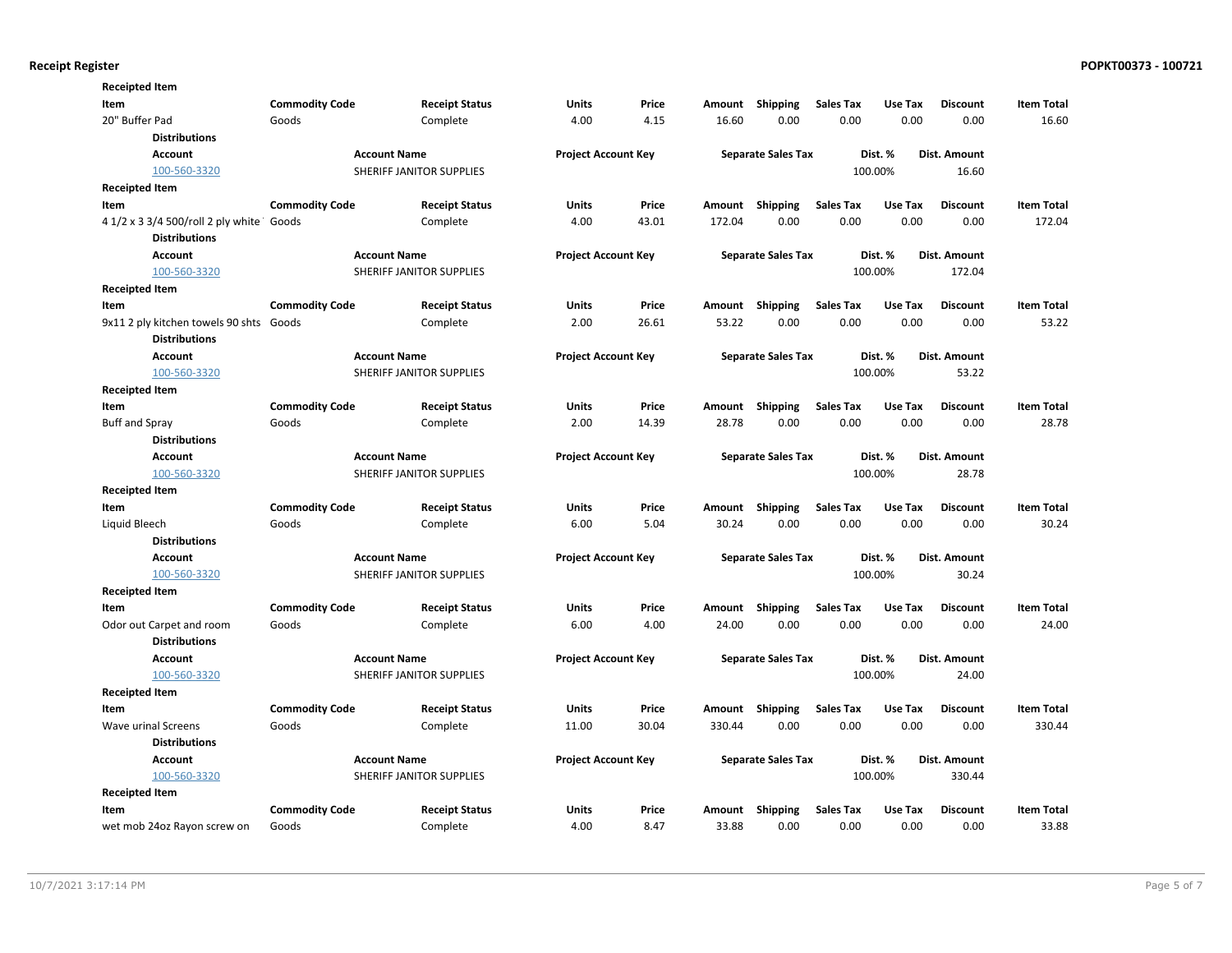|                                    | <b>Distributions</b><br>Account<br>100-560-3320 |                           | <b>Account Name</b><br>SHERIFF JANITOR SUPPLIES | <b>Project Account Key</b>   |                  | <b>Separate Sales Tax</b> | Dist. %<br>100.00%   |                               | Dist. Amount<br>33.88 |                             |                                |                      |
|------------------------------------|-------------------------------------------------|---------------------------|-------------------------------------------------|------------------------------|------------------|---------------------------|----------------------|-------------------------------|-----------------------|-----------------------------|--------------------------------|----------------------|
| <b>Vendor Number</b>               | <b>Vendor DBA</b>                               |                           |                                                 |                              |                  |                           |                      | <b>Vendor Total Discount:</b> |                       | 0.00                        | <b>Invoice Total:</b>          | 603.46               |
| 00596                              | SOUTHERN TIRE MART, LLC                         |                           |                                                 |                              |                  |                           |                      |                               |                       |                             |                                |                      |
| Invoice                            |                                                 |                           |                                                 |                              |                  |                           |                      |                               |                       |                             |                                |                      |
| <b>Number</b>                      |                                                 | <b>Bank Code</b>          | 1099                                            | Single Chk On Hold Item Date | <b>Post Date</b> | <b>Due Date</b>           | <b>Discount Date</b> |                               | Amount                | Shipping Sales Tax Discount |                                | <b>Invoice Total</b> |
| 4170041231                         |                                                 | Pooled Cash               |                                                 | 10/7/2021                    | 10/12/2021       | 10/12/2021                | 10/7/2021            |                               | 603.46<br>0.00        | 0.00                        | 0.00                           | 603.46               |
| <b>Description:</b> PCT 2 Tires    |                                                 |                           |                                                 |                              |                  |                           |                      |                               |                       |                             |                                |                      |
| <b>Purchase Order</b>              |                                                 |                           |                                                 |                              |                  |                           |                      |                               |                       |                             |                                |                      |
| <b>Number</b>                      |                                                 | <b>Description</b>        |                                                 |                              | <b>Status</b>    |                           | <b>Issued Date</b>   | Amount                        | Shipping              | <b>Sales Tax</b>            |                                | <b>PO Total</b>      |
| PO00654                            |                                                 | PCT 2 Tires               |                                                 |                              | Received         | 10/6/2021                 |                      | 603.46                        | 0.00                  | 0.00                        |                                | 603.46               |
|                                    | <b>Receipted Item</b>                           |                           |                                                 |                              |                  |                           |                      |                               |                       |                             |                                |                      |
| Item                               |                                                 | <b>Commodity Code</b>     | <b>Receipt Status</b>                           | <b>Units</b>                 | Price            | Shipping<br>Amount        | <b>Sales Tax</b>     | Use Tax                       | <b>Discount</b>       | <b>Item Total</b>           |                                |                      |
|                                    | 12.5/80-18/12 IND LUG R4                        | Goods                     | Complete                                        | 2.00                         | 301.73           | 603.46<br>0.00            | 0.00                 | 0.00                          | 0.00                  | 603.46                      |                                |                      |
|                                    | <b>Distributions</b>                            |                           |                                                 |                              |                  |                           |                      |                               |                       |                             |                                |                      |
|                                    | Account                                         |                           | <b>Account Name</b>                             | <b>Project Account Key</b>   |                  | <b>Separate Sales Tax</b> | Dist. %              |                               | Dist. Amount          |                             |                                |                      |
|                                    | 220-622-4590                                    |                           | R&M MACH. TIRES & TUBES                         |                              |                  |                           | 100.00%              |                               | 603.46                |                             |                                |                      |
| <b>Packet Totals</b><br>Vendors: 7 | Invoices: 9                                     | <b>Purchase Orders: 9</b> |                                                 | Amount: 45.895.57            | Shipping: 7.45   |                           | Tax: 0.00            |                               | Discount: 0.00        |                             | <b>Total Amount: 45,903.02</b> |                      |